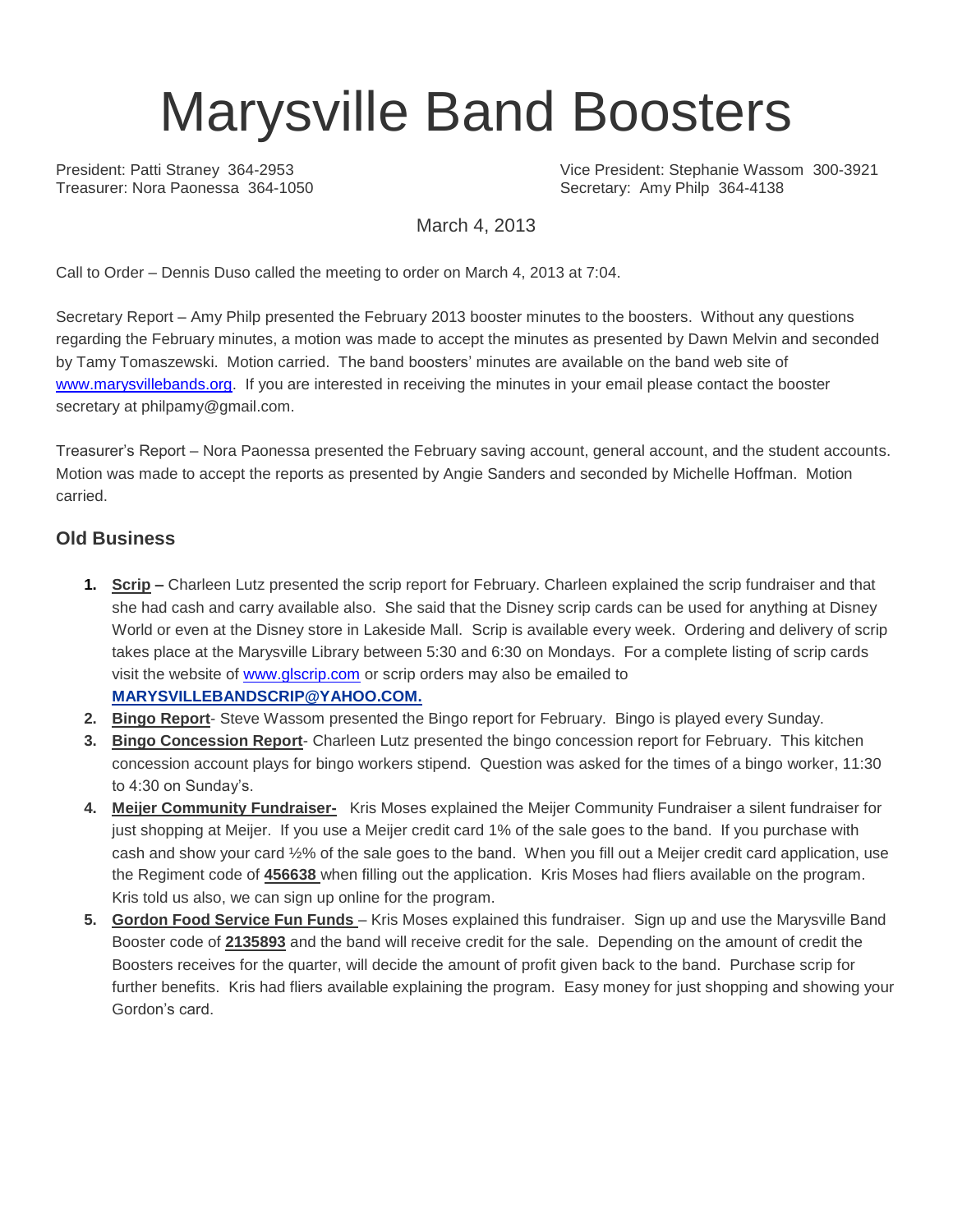- **6. Goodsearch.com** Nora Paonessa explained the program for [www.goodsearch.com](http://www.goodsearch.com/) and [www.goodshop.com](http://www.goodshop.com/) . Use [www.goodsearch.com](http://www.goodsearch.com/) for your search engine and the band receives a penny for every search. Use [www.goodshop.com](http://www.goodshop.com/) for your shopping and the band will receive a percentage of your purchases. Use Marysville Viking Regiment on the tool bar. Currently we have 173 supporters and we have made \$12 plus so far this year. New information will be coming for goodsurvey.com. Nora will find out more details.
- **7. Disney Tour payments** Dennis informed the boosters that we still have 18 students with outstanding Disney payments. He has talked to all personally. Dennis is concerned; those students are committed for the money due. Only 15 days to departure to Disney. Bruce Patchel is doing an outstanding job with the student accounts. Thank you for all of his work on such a big job.
- **8. Marysville Band Merchandise** Amy Philp told the boosters that band merchandise is available for sale. Feel free to contact her if you are interested in purchasing for the upcoming Disney Tour.
- **9. Trash Bags** Amy Philp told the boosters that the trash bag sale went very well for our first time. We did find out after we conducted our sale that, Garden Elementary also sells the bags. She will talk to Gardens and find out the impact of our sale on their orders. As a booster group we do not want to infringe on their sale.
- **10. Discount Card Fundraiser** Kim Kernohan informed us that the discount card fundraiser is finished for this year.

#### **New Business**

- 1. Chase Community Rewards Grant Nora told the group she discovered that part of the money from last month's financial report was the result of the boosters participating in the Chase Community Reward Program. Because Patti Straney set up the account and completed the paperwork; the boosters shared in some money set aside for all participants. The \$335 was our share of that money. Thank you Patti.
- 2. Geranium Sale Michelle Hoffman told the boosters that the geranium sale will be March 13 April 17 with May  $9<sup>th</sup>$  as the delivery day. These dates are basically the same as last year. Michelle did find out that the porch pot will be a square decorative pot instead of round pot. Student credit will be used for band camp. Many hands will be needed on delivery date. Any time you have available to help will be appreciated.
- 3. Bowling Fundraiser Steve Wassom announced that the bowling fundraiser will be Friday May 17 at Port Huron Lanes. Doors open at 6 p.m. with games beginning at 6:30. The bowling will be \$20 per person open to both adults and students. We hope to conduct a 50/50 raffle and have baskets for raffle. The lanes are set up to have 5 people per lane with 24 lanes available for our fundraiser. This money is earmarked for buses to take kids to band camp. Fliers are available.
- 4. Junction Buoy Kim Kernohan told us that Kim Roberts owner of the Junction Buoy is purchasing the remaining discount cards. She plans on using them for promotions at her restaurant. She has been very supportive of the band program.
- 5. DTE Grant Nora informed the boosters that we received two \$500 grants from DTE. These grants were awarded for all of the community service Steve Down and John Goulet have given the band.
- 6. Snooker Poker House Nora told us that Patti Straney received word that Snookers Poker House is closed indefinitely. A decision will be made to consider asking Maverick Poker House in Port Huron for charity working time.